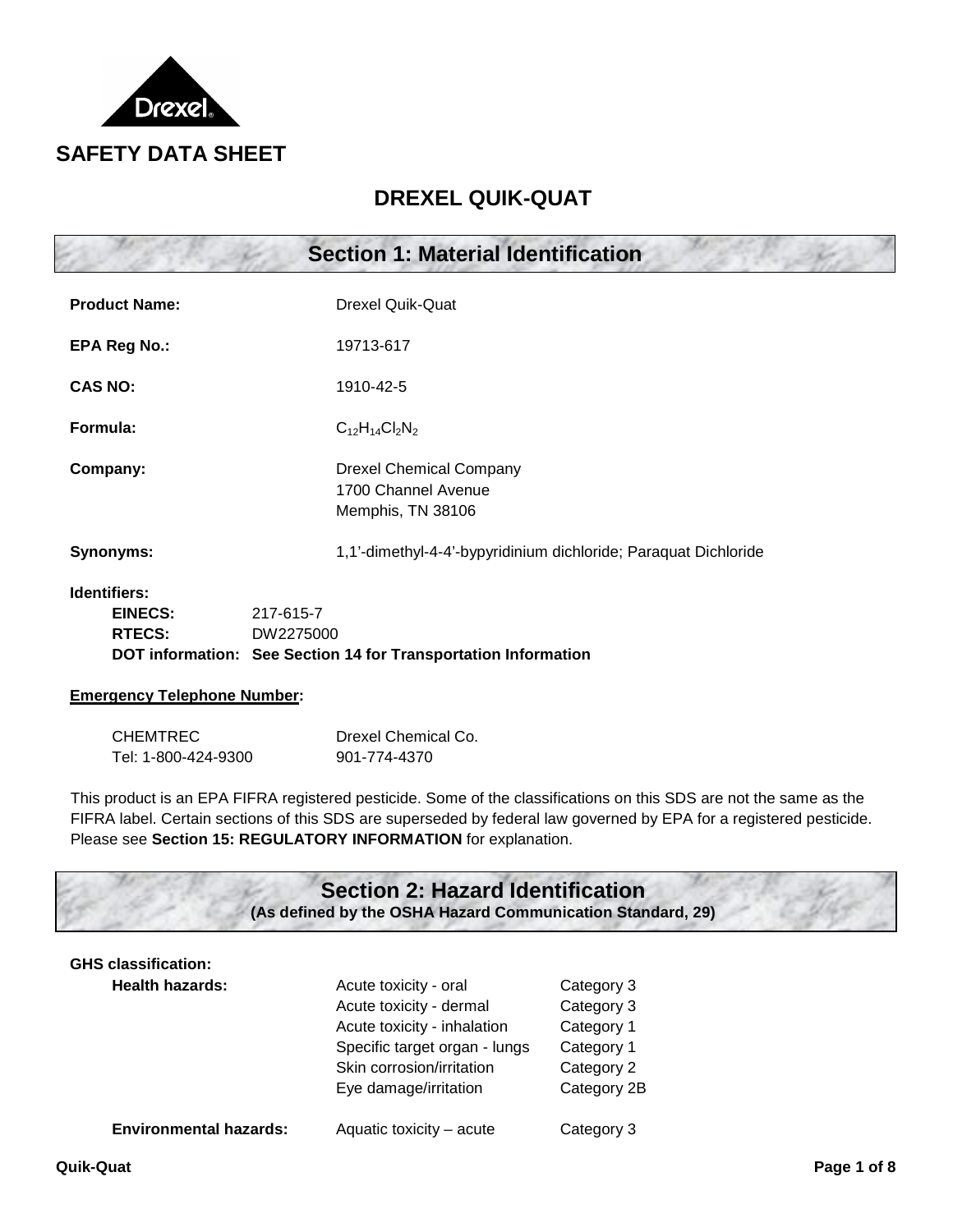| <b>Physical Hazards:</b>         | <b>Corrosive to Metals</b>                     | Category 1                                                                                                            |  |
|----------------------------------|------------------------------------------------|-----------------------------------------------------------------------------------------------------------------------|--|
|                                  |                                                |                                                                                                                       |  |
| <b>GHS label elements:</b>       |                                                |                                                                                                                       |  |
| Signal word:                     | Danger                                         |                                                                                                                       |  |
|                                  |                                                |                                                                                                                       |  |
|                                  |                                                |                                                                                                                       |  |
|                                  |                                                |                                                                                                                       |  |
|                                  |                                                |                                                                                                                       |  |
|                                  |                                                |                                                                                                                       |  |
|                                  |                                                |                                                                                                                       |  |
| <b>Hazard statements:</b>        | Toxic if swallowed.                            |                                                                                                                       |  |
|                                  | Toxic in contact with skin.                    |                                                                                                                       |  |
|                                  | Fatal if inhaled.                              |                                                                                                                       |  |
|                                  | Causes skin irritation.                        |                                                                                                                       |  |
|                                  | Causes eye irritation.                         |                                                                                                                       |  |
|                                  | Harmful to aquatic life.                       |                                                                                                                       |  |
|                                  | May be corrosive to metals.                    |                                                                                                                       |  |
|                                  | Causes damage to organs.                       |                                                                                                                       |  |
|                                  |                                                | Causes damage to organs through prolonged or repeated exposure.                                                       |  |
|                                  |                                                |                                                                                                                       |  |
| <b>Precautionary statements:</b> |                                                |                                                                                                                       |  |
| <b>Prevention:</b>               |                                                | Do not breathe vapors or mist. Use only outdoors or in well-ventilated area.                                          |  |
|                                  | Wash hands and face thoroughly after handling. |                                                                                                                       |  |
|                                  |                                                | Do not eat, drink or smoke when using this product.                                                                   |  |
|                                  |                                                | Wash exposed skin areas thoroughly after handling.<br>Wear protective gloves, protective clothing, and eye protection |  |
|                                  |                                                | Prevent from entering into soil, ditches, sewers, waterways and/or groundwater.                                       |  |
|                                  | Keep only in original container.               |                                                                                                                       |  |
|                                  | See Section 12, Ecological Information.        |                                                                                                                       |  |
|                                  |                                                |                                                                                                                       |  |
| <b>Response:</b>                 |                                                | If swallowed: Call a poison control center or doctor immediately for treatment                                        |  |
|                                  |                                                | advice. SPEED IS ESSENTIAL. If available, give an absorbent such as activated                                         |  |
|                                  | charcoal, bentonite or Fuller's Earth.         |                                                                                                                       |  |
|                                  |                                                | If inhaled: Move person to fresh air. If person is not breathing, call 911 or an                                      |  |
|                                  |                                                | ambulance. SPEED IS ESSENTIAL. Call a poison control center or doctor for                                             |  |
|                                  | further treatment advice.                      |                                                                                                                       |  |
|                                  |                                                | If on skin: Wash with plenty of water while removing contaminated clothing and                                        |  |
|                                  |                                                | shoes. Get medical attention if symptoms occur. Wash clothing before reuse.                                           |  |
|                                  |                                                | If in eyes: Rinse cautiously with water for several minutes. Remove contact                                           |  |
|                                  |                                                | lenses if easy to do continue rinsing. If eye irritation persists: Get medical                                        |  |
|                                  | attention.                                     |                                                                                                                       |  |
|                                  | feel unwell.                                   | If exposed or concerned contact poison control center. Get medical advice if you                                      |  |
|                                  | Absorb spillage to prevent materials damage.   |                                                                                                                       |  |
|                                  |                                                |                                                                                                                       |  |
| Storage:                         |                                                | Store container locked up. Store in corrosive resistant plastic, plastic line steel,                                  |  |
|                                  | stainless steel or fiberglass container.       |                                                                                                                       |  |
|                                  |                                                | Do not store in excessive heat. Do not store near children, food, foodstuffs, drugs                                   |  |
|                                  | or potable water supplies.                     |                                                                                                                       |  |
|                                  |                                                | Keep in original containers, and keep containers closed when not in use.                                              |  |
|                                  |                                                |                                                                                                                       |  |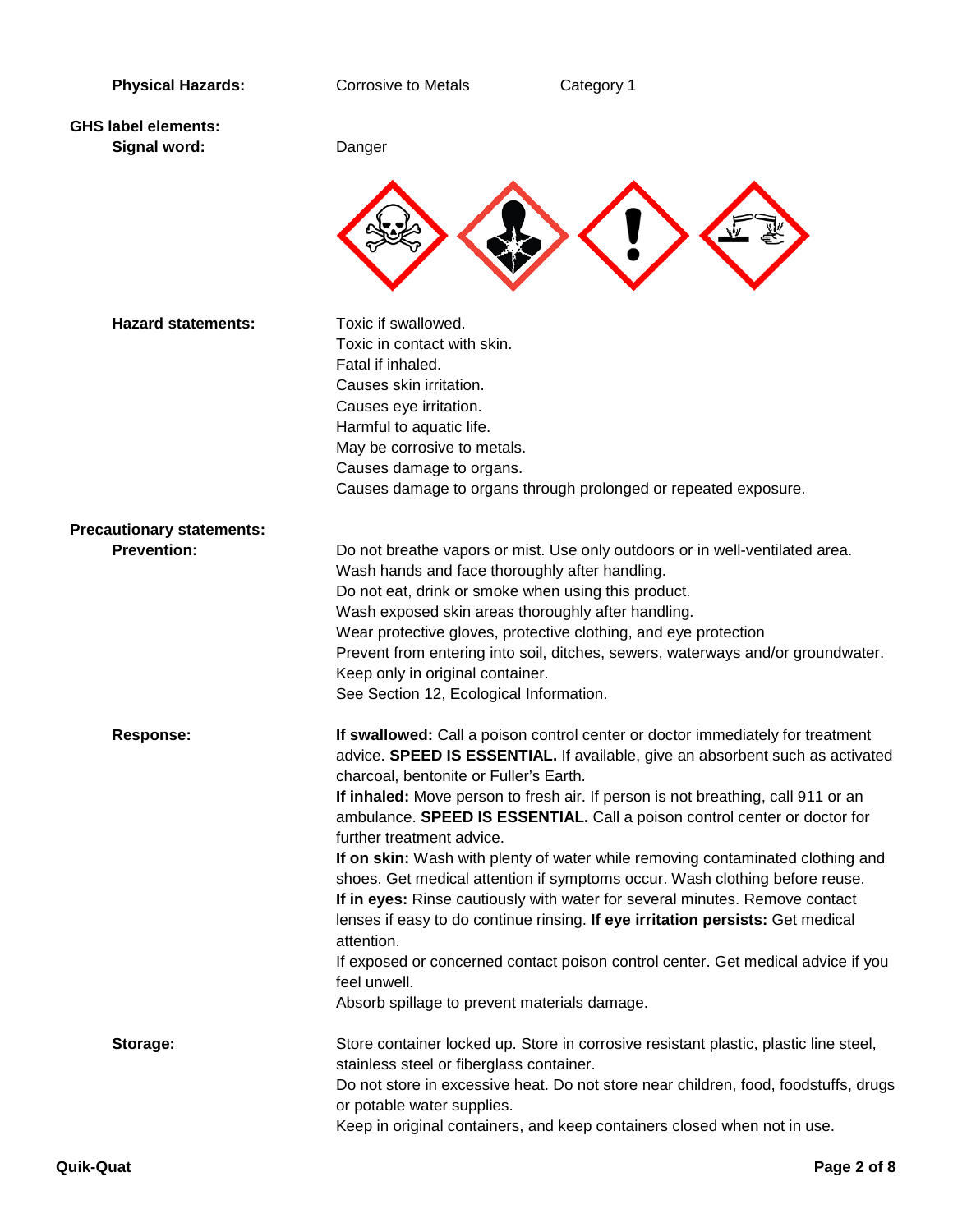**Disposal:** If wastes and/or containers cannot be disposed of according to the product label directions, disposal of this material must be in accordance with your local or area regulatory authorities.

| <b>Section 3: Composition Information</b> |                 |             |                                                      |                                                                                   |  |
|-------------------------------------------|-----------------|-------------|------------------------------------------------------|-----------------------------------------------------------------------------------|--|
| <b>Components</b><br>Active ingredient:   | <b>CAS No.:</b> | $%$ By Wt.: | <b>OSHA PEL:</b>                                     | <b>ACGIH TLV:</b>                                                                 |  |
| Paraquat Dichloride                       | 1910-42-5       | 43.2%       | $0.5$ mg/m TWA<br>(respirable; skin;<br>as paraquat) | $0.08$ mg/m <sup>3</sup> TWA<br>(respirable); $0.5 \text{ mg/m}^3$<br>TWA (total) |  |
| Inert ingredients:                        | N/A             | 56.8%       | N/A                                                  | N/A                                                                               |  |

# **Section 4: First-Aid Measures**

#### **Have product label with you when calling a poison control center or doctor or going for treatment.**

**If in eyes:** Hold eye open and rinse slowly and gently with water for 15 to 20 minutes. Remove contact lenses, if present, after the first 5 minutes, then continue rinsing eyes. Call a poison control center for treatment advice.

**If Swallowed:** Call a poison control center or doctor IMMEDIATELY for treatment advice. SPEED IS ESSENTIAL. If available, give an absorbent such as activated charcoal, bentonite or Fuller's Earth. Rinse mouth with water then have person sip a glass of water if able to swallow. Do not induce vomiting unless told to do so by the poison control center or doctor. Do not give anything by mouth to an unconscious person.

**If on skin or clothing:** Take off contaminated clothing. Immediately flush skin with plenty of water for 15 to 20 minutes. Call a poison control center or doctor for treatment advice.

**If Inhaled:** Move person to fresh air. If person is not breathing, call 911 or an ambulance. Call a poison control center or doctor for further treatment advice.

**Note to Physician:** Administer either activated charcoal (100 grams for adults or 2g/kg body weight in children) or Fuller's Earth (15% solution; 1 liter for adults or 15 ml/kg body weight in children). The use of gastric lavage without administration of a absorbent has not shown any clinical benefit. Do not use supplemental oxygen. Eye splashes from concentrated material should be treated by an eye specialist after initial treatment. With the possibility of late onset cornel ulceration, it is advised that patients with Paraquat eye injuries are reviewed by an eye specialist the day after first presentation. Use treatment that is appropriate for chemical burns. Intact skin is an effective barrier to Paraquat; however, contact with irritated or cut skin or repeated contact with intact skin may result in poisoning.

# **Section 5: Fire Fighting Measures**

**Fire Hazards:** Closed containers may rupture if exposed to excess heat or flame due to a build-up of internal pressure. Thermal decomposition during a fire can produce irritating and toxic gases. Hydrolizes in alkaline media. Reacts with aluminum to produce hydrogen.

**Flammability classification (OSHA 29 CFR 1910.1200):** Non-combustible **Flash point:** >220°F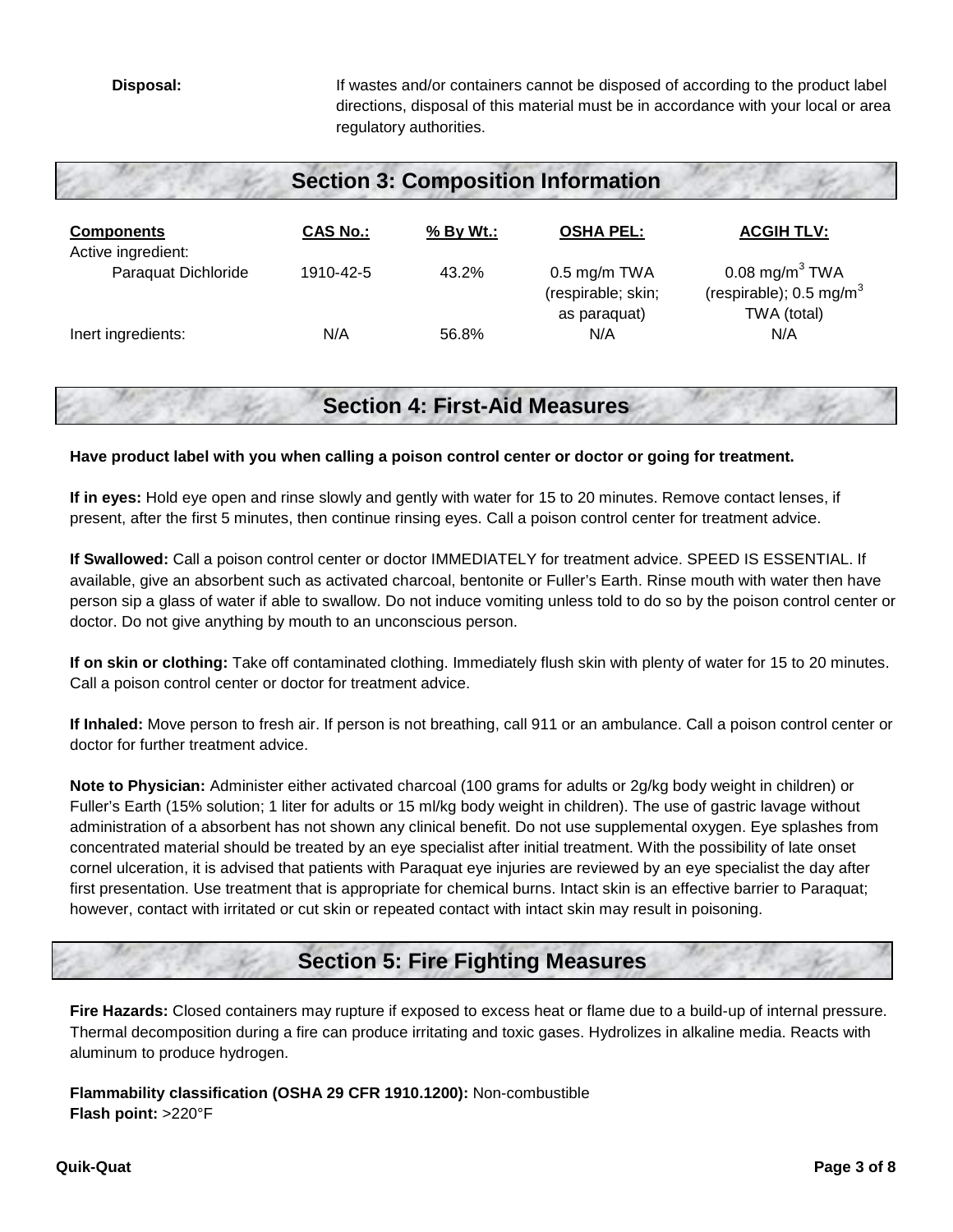## **Lower flammable limit (% by volume):** N/A **Upper flammable limit (% by volume):** N/A

**Fire Fighting Procedures:** Keep people away. Isolate fire and deny unnecessary entry. Evacuate the area including downwind areas and fight the fire from upwind at a safe distance to avoid hazardous vapors or decomposition products. Dike and collect fire-extinguishing water to prevent environmental damage and excessive waste runoff.

**Firefighting media:** Use foam, dry chemical, carbon dioxide, or water fog when fighting fires involving this product. Do not use water jet, as this may spread burning material. Minimize the use of water to avoid environmental contamination. Contain all runoff.

**Special Protective Equipment for Firefighters:** Wear positive-pressure self-contained breathing apparatus (SCBA) and protective firefighting clothing (includes firefighting helmet, coat, trousers, boots, and gloves). Use full face shield and operate in positive pressure mode. Avoid contact with this material during firefighting operations. If contact is likely, change to full chemical resistant firefighting clothing with self-contained breathing apparatus. If this is not available, wear full chemical resistant clothing with self-contained breathing apparatus and fight fire from a remote location. For protective equipment in post-fire or non-fire clean-up situations, refer to the relevant sections.

**Hazardous Combustion Products:** Carbon oxides, chlorine, hydrogen chloride; possible trace amounts of phosgene, nitrogen oxides, ammonia and other toxic and noxious fumes

**NFPA: Health: Flammability: Reactivity:**

**3 1 1**

**(Rating: 4-Extreme, 3-High, 2-Moderate, 1-Slight, 0-Insignificant)**

## **Section 6: Accidental Release Measures**

#### **Steps to be taken if Material is Released or Spilled:**

• Contain spilled material at source if possible. Small spills: Apply suitable absorbent then sweep up. Collect in suitable and properly labeled containers. Large spills: Contact Drexel Chemical Co. for clean-up assistance. See Section 13, Disposal Considerations, for additional information.

#### **Personal Precautions:**

• Isolate area. Keep unnecessary and unprotected personnel from entering the area. Refer to Section 7, Handling, for additional precautionary measures. Spilled material may cause a slipping hazard. Ventilate area of leak or spill. Use appropriate safety equipment. For additional information, refer to Section 8, Exposure Controls and Personal **Protection** 

**Environmental Precautions:** Prevent from entering into soil, ditches, sewers, waterways and/or groundwater. See Section 12, Ecological Information.

# **Section 7: Handling and Storage**

# **KEEP OUT OF REACH OF CHILDREN**

**Handling: General Handling:** Avoid contact with eyes, skin, and clothing. Wash thoroughly after handling. Do not swallow. Avoid breathing vapor. Use with adequate ventilation. Wear chemical protective equipment when handling. Keep away from heat, sparks and flame. See Section 8, Exposure Controls and Personal Protection.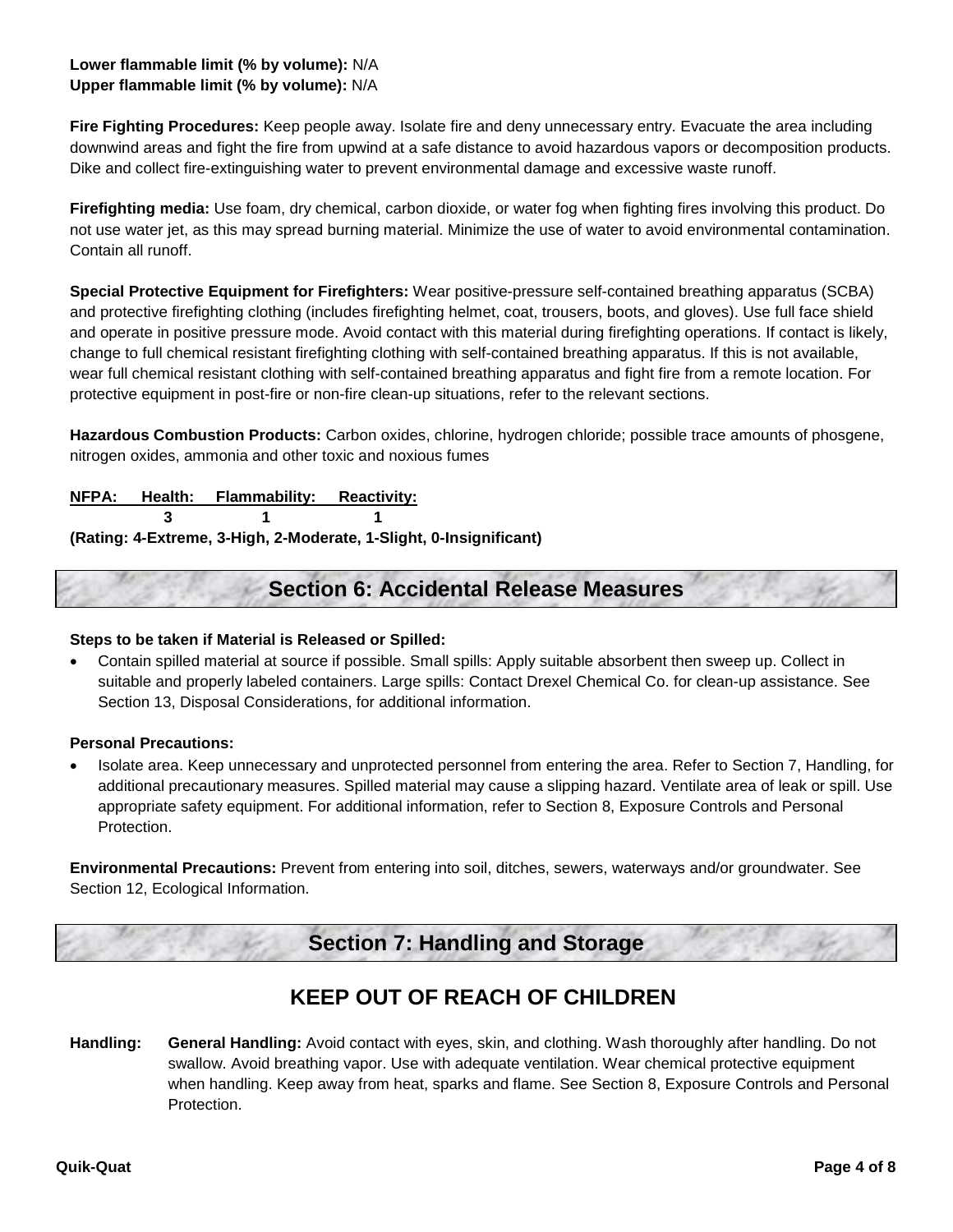**Storage:** Store in a cool, dry, well-ventilated, secure area designated specifically for pesticides and away from heat sources. Keep in original containers and keep containers closed when not in use. Do not store in excessive heat. Do not store near children, food, foodstuffs, drugs or potable water supplies.

# **Section 8: Exposure Controls / Personal Protection**

**Exposure Limits:** Paraquat Dichloride: OSHA PEL 0.5 mg/m<sup>3</sup> TWA (respirable; skin; as paraquat); ACGIH TLV 0.08 mg/m<sup>3</sup> TWA (respirable);  $0.5$ mg/m<sup>3</sup> TWA (total)

### **Personal Protection:**

**Eye/Face Protection:** Wear safety glasses with side shields or chemical splash goggles to prevent vapors or mists from entering the eyes. If using a full-face shield, always use safety glasses or goggles along with the face shield to ensure adequate protection of the eyes.

**Skin Protection:** Use protective clothing chemically resistant to this material. Selection of specific items such as face shield, boots, apron, or full body suit will depend on the task. Safety shower should be located in immediate work area. Remove contaminated clothing immediately, wash skin area with soap and water, and launder clothing before reuse or dispose of properly. Items which cannot be decontaminated, such as shoes, belts and watchbands, should be removed and disposed of properly.

**Hand protection:** Use gloves chemically resistant to this material. Examples of preferred glove barrier materials include: Neoprene, Nitrile/butadiene rubber ("nitrile" or "NBR") or Polyvinyl chloride ("PVC" or "vinyl").

**Respiratory Protection:** Respiratory protection should be worn when there is a potential to exceed the exposure limit requirements or guidelines. When handling in enclosed areas, when large quantities of mists are generated or prolonged exposure is possible in excess of the 8-hour TWA, use a respirator with either an organic vaporremoving cartridge with a pre-filter approved for pesticides (MSHA/NIOSG approval number prefix TC-23C) or a canister approved for pesticides (MSHA/NIOSH approval number prefix TC-14G).

**Ingestion:** Orally toxic, may be fatal if swallowed. Prevent eating, drinking, tobacco usage and cosmetic application in areas where there is a potential for exposure to the material. Wash thoroughly with soap and water after handling.

### **Engineering Controls:**

**Ventilation:** When handling this product proper ventilation is required to maintain exposure below the 8-hour TWA. Ventilate all transport vehicles prior to unloading. Facilities storing or utilizing this material should be equipped with an eyewash facility and safety shower.

## **Section 9: Physical and Chemical Properties**

| <b>Physical State:</b>              | Liquid                            |
|-------------------------------------|-----------------------------------|
| Color:                              | Green                             |
| Odor:                               | Strong, Pungent                   |
| <b>Flash Point:</b>                 | $>200^\circ$ F                    |
| Vapor Pressure (mmHg):              | 23.7 mm HG                        |
| <b>Boiling Point:</b>               | $>212$ °F                         |
| Vapor Density (air = $1$ ):         | N/A                               |
| Bulk Density (H2O = 1):             | 1.12-1.15 $g/cc$ (9.3-9.5 lb/gal) |
| <b>Freezing Point:</b>              | N/A                               |
| Solubility in water (wt %) weight): | Complete                          |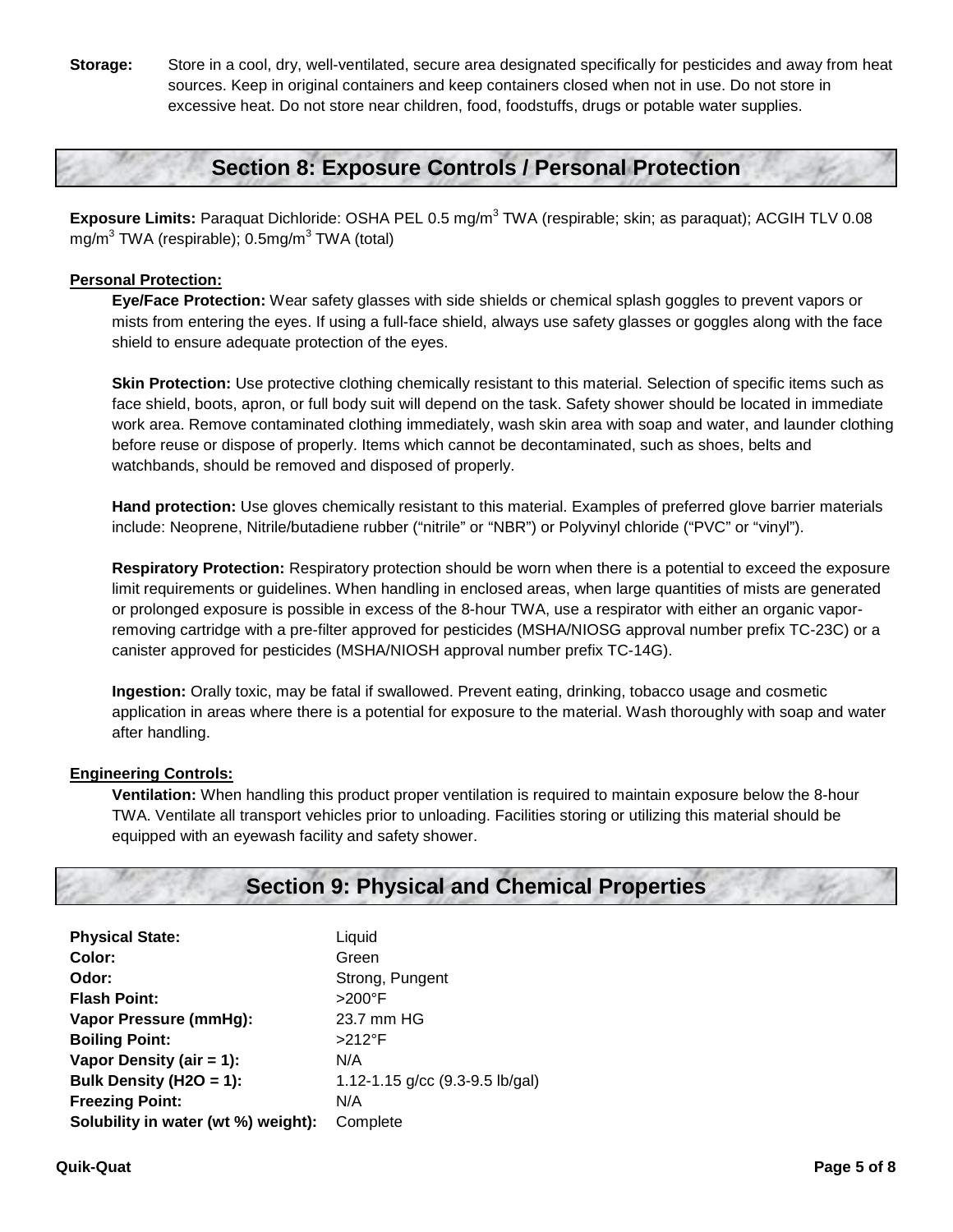# **Section 10: Stability and Reactivity**

**Stability/Instability:** Thermally stable at typical use temperatures and in closed containers.

**Conditions to Avoid:** Avoid heat of open flame. Avoid high temperatures above 130°F (54.4°C).

**Incompatible Materials:** Hydrolyzes in alkaline media. This product reacts with aluminum to produce hydrogen gas. Do not mix or store in containers or systems made of aluminum or having aluminum fittings.

#### **Hazardous Polymerization:** Will not occur

**Thermal Decomposition:** Hazardous decomposition products can include and are not limited to: Carbon oxides, chlorine, hydrogen chloride; possible trace amounts of phosgene, nitrogen oxides, ammonia and other toxic and noxious fumes.

**Section 11: Toxicological Information**

#### **Acute Toxicity:**

- **Ingestion:**
	- LD50, (rat): 283 mg/kg

#### **Dermal (rat):**

• LD50, (rat): >2,000 mg/kg

#### **Inhalation:**

• LC50, 4h, Aerosol, (rat): 0.0006 mg/l

### **Eye Irritation (rabbit):**

• Moderately Irritating (rabbit)

#### **Skin Irritation (rabbit):**

Slight to mild

#### **Sensitization Skin:**

• Non-sensitizer

#### **Chronic Toxicity/Subchronic Toxicity – Paraquat Dichloride:**

• Evidence of cataracts, body weight reduction and lung effects at 75 ppm and above in 2.5 year rat studies. Evidence of lung effects leading to alveolar collapse and death at 3 mg/kg/day in 90-day dog diet study. Chronic pneumonitis was seen in a 1-years dog study at 0.93 mg/kg/day and above.

#### **Carcinogenicity – Paraquat Dichloride:**

No evidence in rat or mouse

**Teratogenicity, mutagenicity, and other reproductive effects – Paraquat Dichloride:** 3-generation reproduction study showed no evidence of fertility or reproductive effects at doses below that causing maternal toxicity. Reproductive NOEL was above 7.5 mg/kg/day, the highest dose level.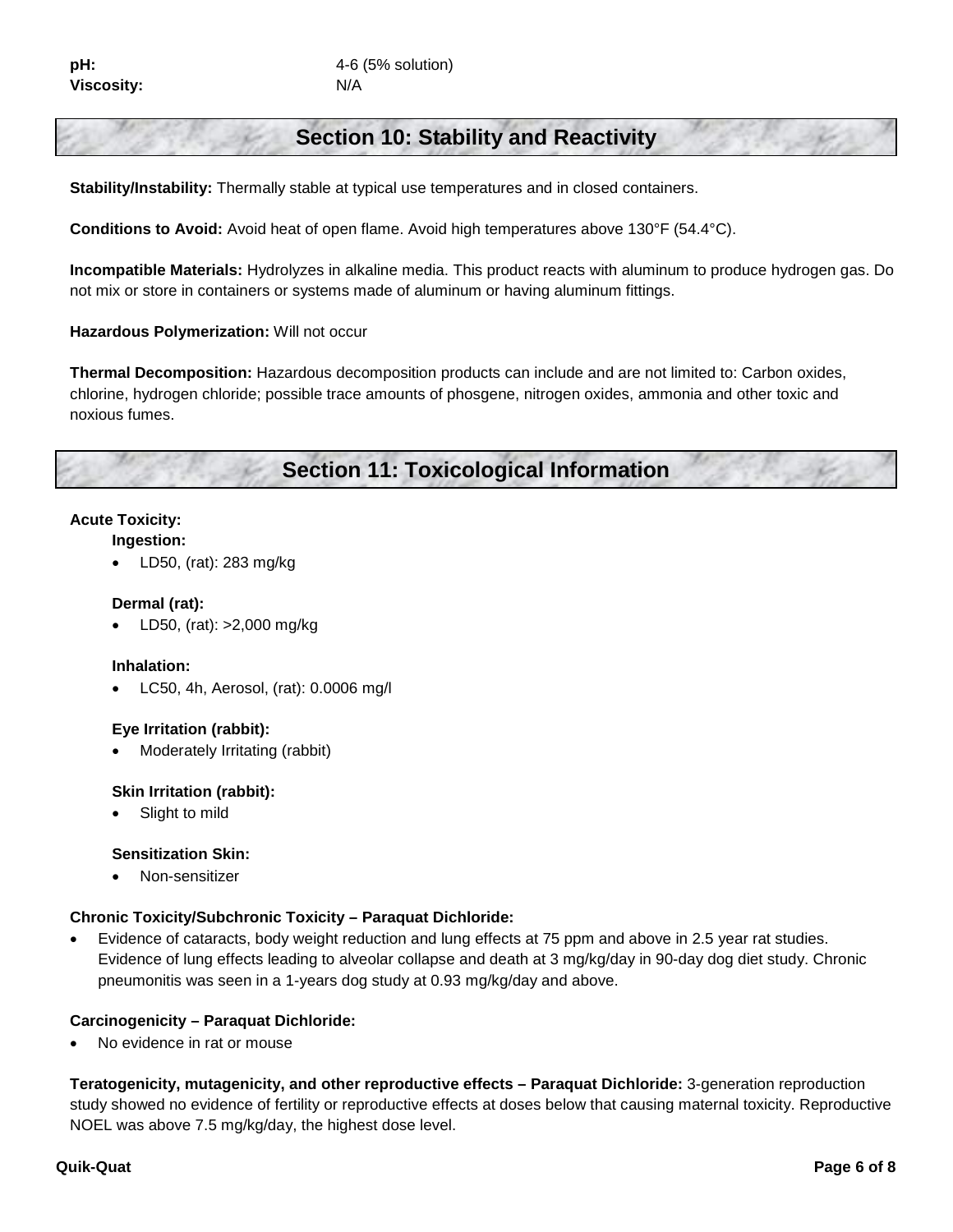# **Section 12: Ecological Information**

The information presented here is for the active ingredient, Paraquat Dichloride.

#### **Environmental Fate:**

- Low bioaccumulation potential. Persistent in soil. Not persistent in water. Sinks in water after 24 hours.
- Summary of Effects:
- Practically non-toxic to bees. Slightly toxic to fish and birds. Moderately toxic to invertebrates.

Eco-Acute Toxicity – Paraquat Dichloride: **Aquatic Toxicity:**

- Rainbow Trout, LC50/EC50: 55 ppm
- Bluegill, LC50/EC50: 13 ppm
- Invertebrates (Water Flea): LC50/EC50: 4.0 ppm

#### **Arthropod Toxicity:**

• Bees, LC50/EC50: 48 mg/bee

#### **Bird Toxicity:**

- Bobwhite Quail, 8-day dietary, LC50/EC50: 981 ppm
- Mallard Duck, 8-day dietary, LC50/EC50: 4,048 ppm

# **Section 13: Disposal Considerations**

If wastes and/or containers cannot be disposed of according to the product label directions, disposal of this material must be in accordance with your local or area regulatory authorities. This information presented below only applies to the material as supplied. The identification based on characteristic(s) or listing may not apply if the material has been used or otherwise contaminated. It is the responsibility of the waste generator to determine the toxicity and physical properties of the material generated to determine the proper waste identification and disposal methods in compliance with applicable regulations. If the material as supplied becomes a waste, follow all applicable regional, national and local laws.

## **Section 14: Transport Information**

**DOT Classification:** UN 2922, Corrosive liquid, toxic, n.o.s. (Paraquat), 8, (6.1), PG-III

**IMDG:** UN 2922, Corrosive liquid, toxic, n.o.s. (Paraquat), 8, (6.1), PG-III, Marine Pollutant

**IATA:** UN 2922, Corrosive liquid, toxic, n.o.s. (Paraquat), 8, (6.1), PG-III

**Freight Description:** Agricultural Herbicide, liquid, n.o.s.

#### **ERG Guide No.:** 154

This information is not intended to convey all specific regulatory or operational requirements/information relating to this product. Additional transportation system information can be obtained through an authorized sales or customer service representative. It is the responsibility of the transporting organization to follow all applicable laws, regulations and rules relating to the transportation of the material.